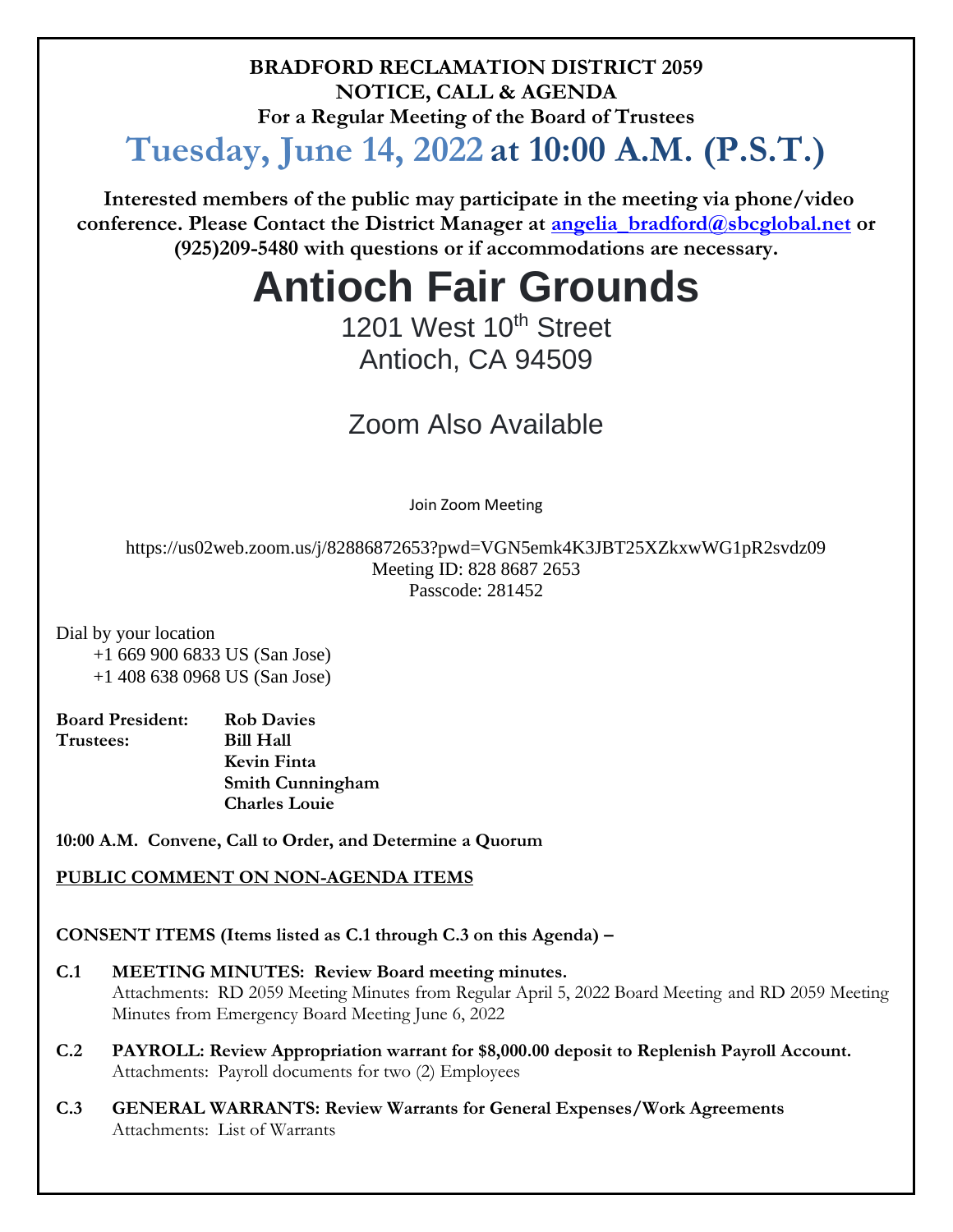# **DISCUSSION ITEMS**

**D.1 CONSENT AGENDA: DISCUSSION/POSSIBLE ACTION on any Consent Items removed from Consent Agenda for Discussion.**

# **D.2 PROPOSITION 218: DISCUSS/POSSIBLE ACTION**

- a. Report from SCI Engineering to Conduct Prop 218
- b. Community Outreach to Landowners
- c. Adopt Resolution 2022-03 Proposition 218 Procedures
- d. Adopt Resolution 2022-05 Increased Budget
- e. Adopt Resolution 2022-06 Minimal Budget

# **D.3 2022/23 BUDGET COMMITTEE**

a. Select Budget Committee members for 2022/23 budget b. Adopt Resolution 2022-03 & 2022-04 Participation in the CCC Teeter Program to collect tax rolls CB and TU

- **D.4 DWR LONG TERM MITIGATION: DISCUSSION/POSSIBLE ACTION**  a. Project Update
- **D.5 FERRY MATTERS: DISCUSSION/POSSIBLE ACTION** a. Report from President Davies

#### **D.6 ENCROACHMENT REGULATIONS:**  a. Establish an Encroachment Committee

- **D.7 Five Year Plan: DISCUSS/POSSIBLE ACTION** a. Project Update
- **D.8 EMERGENCY DROUGHT BARRIER - DISCUSS/POSSIBLE ACTION** a. Project Update
- **D.9 LEVEE SUPERINTENDENT: DISCUSS/POSSIBLE ACTION** a. Report on Ongoing District Maintenance
- **D.10 DWR EMERGENCY RESPONSE GRANT PROGRAM APPLICATION: DISCUSS/POSSIBLE ACTION**

a. Report from District Engineer

- **D.11 PERMITS: DISCUSS/POSSIBLE ACTION** a. Report on New & Pending Permits
- **D.12 EMERGENCY – FIRE STATUS: DISCUSS/POSSIBLE ACTION**
	- a. Status Report on Insurance Claim Limits and Payouts
	- b. Status Report on Pump Station Rebuild
	- c. Status Report on PG&E Permit to Restore Power

## **D.13 CARBON CAPTURE AND STORAGE DISCUSS/POSSIBLE ACTION**

a. Report on Program